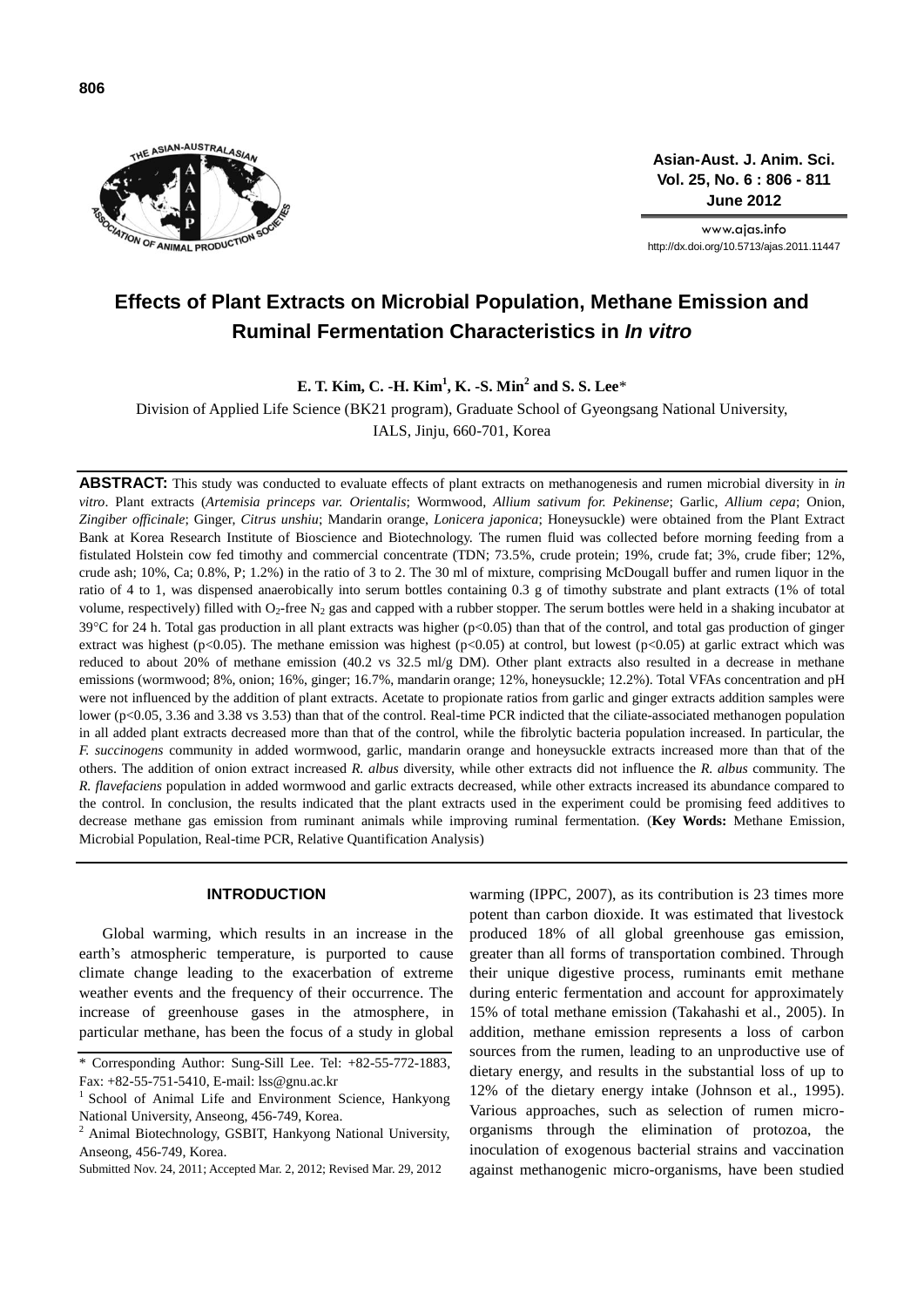with the aim of reducing methane emission of digestive origin. Plant extracts as new feed additives have led to the interest in new, safe and inexpensive ways to reduce methane emission from ruminants. Many plant extracts included tannin and saponin have been studied as possible modifiers of rumen fermentation in order to decrease methanogenesis (Patra et al., 2010). In previous laboratory studies, different plants and additives were extracted with various solvents (methanol, ethanol and boiling water), and the effect on methane emission and ruminal fermentation in *in vitro* was observed. Patra et al. (2010) suggested that *in vitro* fermentation might be affected by the dosage of extract as well as the extract solvents. Plants belonging to *Compositate* and *Liliaceae families* had a large influence in decreasing methane emission in a previous study.

The objectives of this study were to screen effects of representative plant extracts with known antioxidant properties, as sources of anti-microbial activity for manipulating microbial *families* within the ruminal ecosystem and to evaluate effects of these plant extracts on methane emission and ruminal fermentation in *in vitro*.

# **MATERIALS AND METHODS**

#### *In vitro* **incubation**

*Animal*: A fistulated Holstein cow of 500 kg body weight was used as a donor of rumen fluid. Timothy and commercial concentrate (TDN; 73.5%, crude protein; 19%, crude fat; 3%, crude fiber; 12%, crude ash; 10%, Ca; 0.8%, P; 1.2%, AMINOTEK, CJ feeds) in the ratio of 3 to 2 were fed at 2% of body weight twice a day. Water and mineralvitamin block were allowed *ad libitum*.

*Rumen fluid*: The rumen fluid was collected from the fistulated Holstein cow before morning feeding. Rumen samples were collected in a bottle, previously kept warm and filled with  $O_2$  free-CO<sub>2</sub> gas, carried to the laboratory, and filtered through four layers of cheesecloth before mixing with buffer maintained at  $39^{\circ}$ C and under O<sub>2</sub>-free  $N_2$  gas.

*Plant extracts*: Plant extracts were obtained from Plant Extract Bank (PEB) at the Korea Research Institute of Bioscience and Biotechnology. Plants were collected from fields in Korea (Table 1). Each plant was cut into small pieces and dried naturally under shade. Plants were extracted by using methanol (MeOH), and stored at -20 $^{\circ}$ C until use. Stock solution (20 mg/ml) of the extract was prepared in DMSO (Dimethyl sulfoxide).

*In vitro incubation*: Rumen liquor was filtered through four layers of cheesecloth before mixing with buffer maintained at 39°C. The 30 ml of rumen fluid-buffer mixture, comprising McDougall buffer and rumen liquor in the ratio of 4 to 1, was dispensed anaerobically into serum bottles, filled with  $O_2$ -free  $N_2$  gas, containing 0.3 g of tomothy substrate and plant extracts (1% of total volume, respectively), and then capped with a rubber stopper. The serum bottles were held in a shaking incubator (HBS-201SL, HANBAEK, Korea) at 39°C for 24 h.

## **Analyses**

Total gas production was measured by the assay of Theodorou et al. (1994). A detachable pressure transducer and a digital readout voltmeter (Laurel Electronics, Inc., CA, USA) were used to measure the headspace gas pressure of fermenting cultures. For the total gas production measurement, the transducer was modified in such a way that it could be linked to the inlet of a disposable Luer-lock three-way stopcock (Theodorou, 1994). Gas pressure in the headspace was read from the display unit after insertion of a hypodermic syringe needle through the butyl rubber stopper above the culture medium. The headspace gas in the serum bottle was collected for analysing the composition of gas, especially methane and carbon dioxide. Methane and carbon dioxide were analysed by the gas chromatography (GC-2010, Shimadzu, Japan) equipped with column (Shincarbon ST. 50/80, Shimadzu, Japan). The incubated inoculum was subsampled for the analysis of pH (Mettle-Toledo, CH/MP220), volatile fatty acid (VFA) concentration and total DNA extraction. VFA analysis was performed with a gas chromatography (GC-2010, Shimadzu, Japan) as described by Erwin et al. (1961).

#### **DNA extraction, PCR primers and Real-time PCR**

*DNA extraction*: TissueLyser (Retsch; QIAGEN, Valencia, CA, USA), a high-speed reciprocal shaker which retains samples in screw-capped tubes containing silica beads, was used for DNA extraction. Total nucleic acid was

**Table 1.** The information regarding plant extracts used in the experiment

| Bar code  |                 | <b>Botanical</b> source            | Plant part   | Family         |
|-----------|-----------------|------------------------------------|--------------|----------------|
| PB 4921.9 | Wormwood        | Artemisia princeps var. orientalis | Whole plant  | Compositae     |
| PB 2049.1 | Garlic          | Allium sativum for. pekinense      | Whole plant  | Liliaceae      |
| PB 2051.1 | Onion           | Allium cepa                        | Whole plant  | Liliaceae      |
| PB 2177.1 | Ginger          | Zingiber officinale                | Top part     | Zingiberaceae  |
| PB 3608.1 | Mandarin orange | Citrus unshiu                      | Leaves, stem | Rutaceae       |
| PB 4667.3 | Honeysuckle     | Lonicera japonica                  | Whole plant  | Caprifoliaceae |

Plant extracts were obtained from Plant Extract Bank (PEB) at Korea Research Institute of Bioscience and Biotechnology.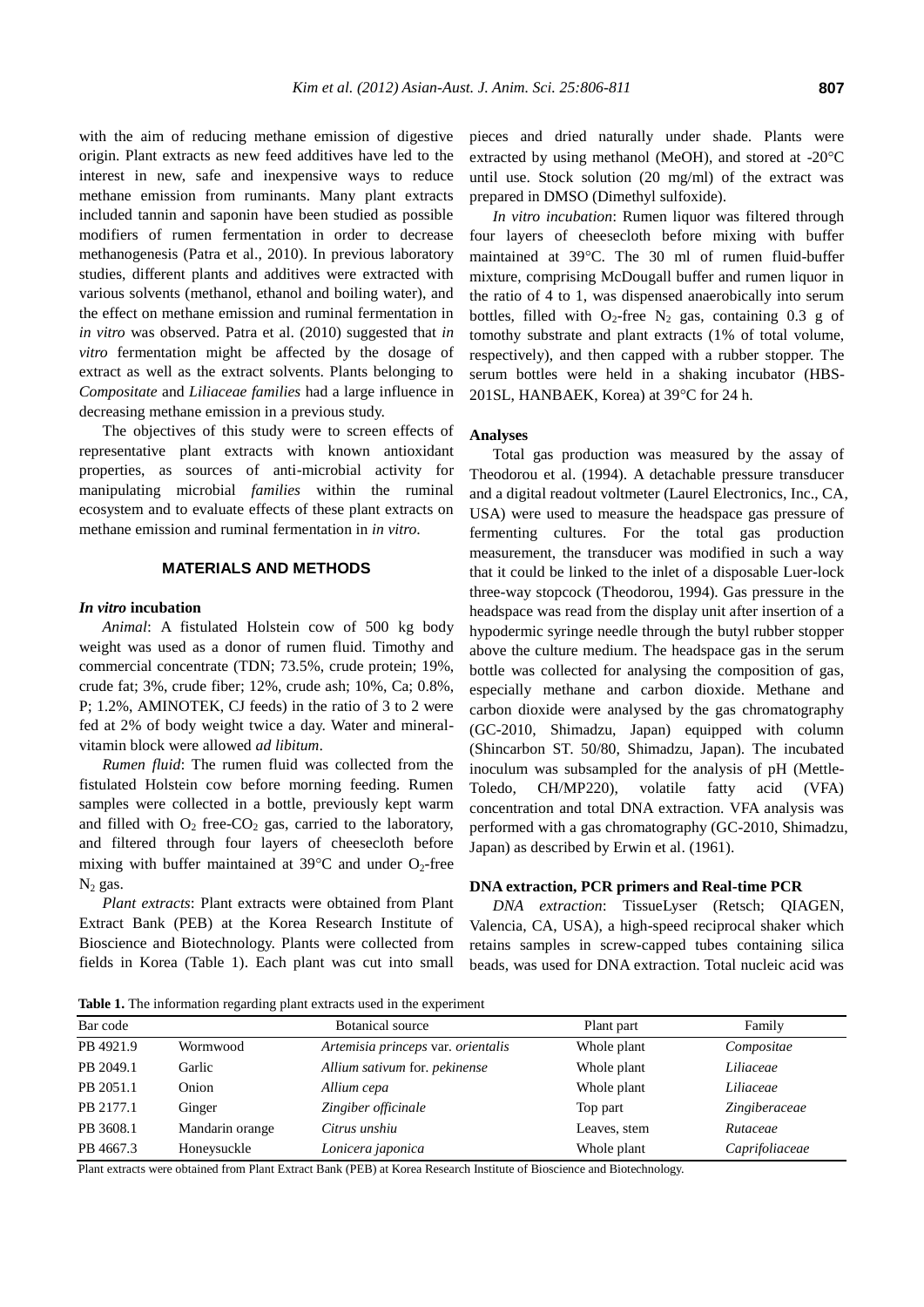| Target group                      | Sequence $(5'-3')$                                            | Amplicon<br>size (bp) | Reference             |
|-----------------------------------|---------------------------------------------------------------|-----------------------|-----------------------|
| General bacteria                  | CGCCAACGAGCGCAACCC / CCATTGTAGCACGTGTGTAGCC                   | 130                   | Denman et al. (2006)  |
| <i>F. succinogens</i>             | GGTATGGGATGAGCTTGC / GCCTGCCCCTGAACTATC                       | 445                   | Tajima et al. (2001)  |
| R. albus                          | CCCTAAAAGCAGTCTTAGTTCG / CCTCCTTGCGGTTAGAACA                  | 175                   | Koike et al. (2001)   |
| R. flavefaciens                   | TCTGGAAACGGATGGTA / CCTTTAAGACAGGAGTTTACA                     | 275                   | Koike et al. (2001)   |
| Methanogenic archaea              | GGTGGTGTMGGATTCACACARTAYGCWACAGC<br>/ TTCATTGCRTAGTTWGGRTAGTT | 440                   | Luton et al. $(2002)$ |
| Ciliate-associated<br>methanogens | AGGAATTGGCGGGGGAGCAC / TGTGTGCAAGGAGCAGGGAC                   | 412                   | Medlin et al. (1988)  |

**Table 2.** Oligonucleotide primers used for real-time PCR assay

extracted from the incubated rumen samples by using the modified bead-beating protocol with the QIAamp DNA mini kit (250) (QIAGEN, USA). For samples, a 1.0 ml aliquot was taken from the 30 ml incubated mixture using a wide bore pipette so as to ensure a homogenous sample containing fluid and digesta. Nucleic acid concentrations were measured by using a NanoDrop Spectrophotometer (ND-1000, USA).

*PCR primers*: The PCR primer sets used in this study for amplification of general bacteria, *Fibrobacter succinogenes*, *Ruminococcus albus*, *Ruminococcus flavefaciens*, methanogenic archaea and ciliate-associated methanogens were the same as referenced by Denman and McSweeney (2006), Tajima et al. (2001), Koike et al. (2001), Luton at al. (2002) and Medlin et al. (1998), respectively as shown in Table 2.

*Real-time PCR*: PCR assays for enumeration of ciliateassociated methanogens and cellulolytic bacterial species were performed according to the methods described by Denman and McSweeney (2006) and Denman et al. (2007) on a Rotor-Gene Real-Time PCR Machine (Crobett life science, Australia) using the iQ SYBR Green Supermix (Bio-Rad Inc., USA). The values of cycle threshold (Ct) after real-time PCR were used to determine fold change (number of fold difference) of different microbial populations relative to the control without extract and plant extracts treatment. Abundance of these microbes were expressed by the equation: relative quantification =  $2^{\text{-ACT}}$ (Target)-ACT(Control), where Ct represents threshold cycle. All quantative (q) PCR reaction mixtures (final volume of 25 l) contained forward and reverse primers, the iQ SYBR Green Supermix and DNA template ranging from 10 ng to 100 ng. A negative control without the template DNA was

used in every qPCR assay for each primer. The PCR amplification of the target DNA, included the annealing and the extension temperature, was conducted following the references in Table 2.

#### **Statistical analysis**

Data were analyzed using the general linear model (GLM) procedure of the Statistical Analysis System Institute, Inc. (SAS, 2002). Differences among means were tested for significance using Duncan's multiple range test of SAS (2002).

#### **RESULTS AND DISCUSSION**

### **Ruminal fermentation characteristics**

The *in vitro* total gas production, methane emission and carbon dioxide production are shown in Table 3. Total gas production in all plant extracts was significantly higher  $(p<0.05)$  than that of the control, and total gas production from ginger extract was the highest  $(p<0.05)$ . The methane emission was shown to be the highest  $(p<0.05)$  in control samples, and lowest  $(p<0.05)$  observed in samples containing garlic extract with a reduction of approximately 20% of methane emission. Other plant extracts also led to a decrease in methane emission. This finding is in agreement with García-González et al. (2008) who reported that bulbs of *Allium sativum* (garlic) led to a decrease greater than 20% in both the concentration of methane and in total methane production. Kamra et al. (2008) found that *Allium sativum* (garlic) extract decreased methane production by more than 25%. Carbon dioxide production in added ginger extract was highest, whereas that of garlic extract was lowest. Total VFAs concentration and pH were not

**Table 3.** Effect of plant extracts on total gas, CH<sub>4</sub> and CO<sub>2</sub> production after 24 h *in vitro* incubation

|                     | Control         | Wormwood           | Garlic             | Onion           | Ginger          | Mandarin<br>orange | Honeysuckle     | <b>SEM</b> |
|---------------------|-----------------|--------------------|--------------------|-----------------|-----------------|--------------------|-----------------|------------|
| Total gas (ml/g DM) | $210.9^{\circ}$ | $228.8^{\rm a}$    | $228.1^a$          | $229.4^{\rm a}$ | $230.9^{\rm a}$ | $226.1^a$          | $223.9^{\rm a}$ | 1.91       |
| $CH4$ (ml/g DM)     | $40.2^{\rm a}$  | 37.0 <sup>ab</sup> | $32.5^{b}$         | $33.8^{b}$      | $33.5^{b}$      | $35.4^{ab}$        | $35.3^{ab}$     | 0.77       |
| $CO2$ (ml/g DM)     | $103.9^{b}$     | $111.1^{ab}$       | 101.7 <sup>b</sup> | $107.0^{\circ}$ | $125.5^{\circ}$ | $116.3^{ab}$       | $114.8^{ab}$    | 2.38       |

 $a,b$  Means within a row with different superscripts differ significantly (p<0.05).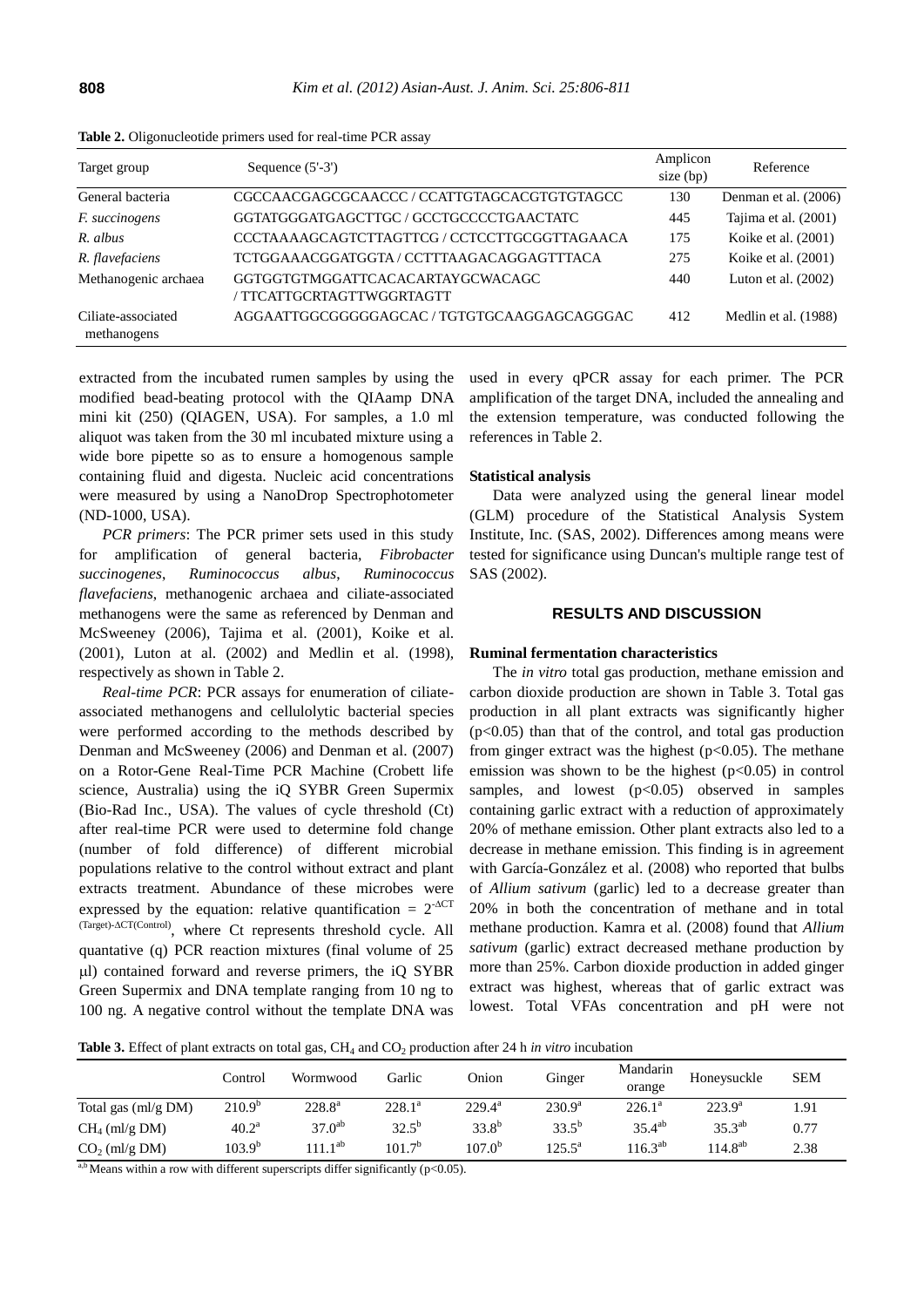|                 | Control        | Wormwood    | Garlic         | Onion                 | Ginger      | Mandarin<br>orange | Honeysuckle         | <b>SEM</b> |
|-----------------|----------------|-------------|----------------|-----------------------|-------------|--------------------|---------------------|------------|
| pH              | 6.75           | 6.79        | 6.80           | 6.77                  | 6.78        | 6.77               | 6.80                | 0.01       |
| Total VFA (mM)  | 69.72          | 69.84       | 69.49          | 65.85                 | 67.05       | 71.8               | 68.88               | 0.88       |
| Acetate $(mM)$  | 46.18          | 45.74       | 45.27          | 43.12                 | 43.55       | 44.81              | 45.11               | 0.43       |
| Propionate (mM) | 13.09          | 13.16       | 13.49          | 12.48                 | 12.87       | 13.08              | 13.07               | 0.13       |
| Butyrate (mM)   | 7.16           | 7.64        | 7.49           | 7.13                  | 7.41        | 7.45               | 7.61                | 0.07       |
| A:P ratio       | $3.53^{\circ}$ | $3.47^{ab}$ | $3.36^{\circ}$ | $3.45$ <sup>abc</sup> | $3.38^{bc}$ | $3.43^{abc}$       | $3.45^{\text{abc}}$ | 0.02       |

**Table 4.** Effect of plant extracts on ruminal fermentation characteristics after 24 h *in vitro* incubation

a,b,c Means within a row with different superscripts differ significantly ( $p<0.05$ ).

significantly influenced by the addition of plant extracts. However, total VFAs concentration in added mandarin orange extract was highest while that of onion extract was lowest. The ratio of acetate to propionate in added garlic and ginger extracts was significantly lower ( $p<0.05$ ) than that of the control (Table 4). Methane emission in the rumen is closely related to the a:p ratio, and the decreased methane emission led to a higher molar proportion of propionate and low a:p ratio (Nellet et al., 1997; Mitsumori et al., 2008). The formation of propionate from succinate would result in a lower availability of  $H<sub>2</sub>$  for the methanogenesis. It indicated that the antimicrobial properties of these plant extracts might influence methanogenesis, resulting in a reduction in methane emission.

#### **Microbial population in rumen**

Culture-independent molecular techniques were used as tools to obtain information regarding microbial communities without cultivation (Tajima et al., 2001; Denman et al., 2006). Molecular assays, DNA hybridization, real-time PCR, denaturing gradient gel electrophoresis (DGGE) and other techniques have been used to study the quantitative and phylogenetic changes of microbial groups in a ruminal environment. The ciliate-associated methanogen populations were affected by all plant extracts as shown in Figure 1 and were decreased more than that of the control. These findings agreed with other research studies where

ciliate-associated methanogen populations were decreased by addition of garlic (Amagase et al., 2001; Patra et al., 2010), ginger (Patra et al., 2006; Sirohi et al., 2009), mandarin orange (Kamra et al., 2008; Tanaka et al., 2010) and honeysuckle extracts (in the present experiment). In the present study, the supplementation of garlic and ginger extracts is speculated to have decreased the protozoa population resulting in reduction of methane emission in the rumen (Table 3) and thus inhibiting methanogenesis (Figure 1). Zhang et al. (2011) reported that the addition of ginger powder affected the ruminal microbial fermentation in an *in vivo* experiment. Effects of plant extracts on the population of major fibrolytic microorganisms, *Fibrobacter succinogens*, *Ruminococcus albus* and *Ruminococcus flavefaciens*, are shown in Figure 2, Figure 3 and Figure 4, respectively. The *F. succinogens* population in all added plant extracts was shown to have an increasing tendency. In particular, the *F. succinogens* community with the addition of wormwood, garlic, mandarin orange and honeysuckle extracts increased to a greater extent than that of others (Figure 2). The *R. albus* diversity in added onion extract increased, while other extracts did not influence the *R. albus* community (Figure 3), and the *R. flavefaciens*  population decreased with the addition of wormwood and garlic extracts, but compared to the control increased with the addition of other extracts (Figure 4). Fiamegos et al.



**Figure 1.** Relative quantification analysis of ciliate-associated methanogen community *in vitro* ruminal fermentation by the addition of different plant extracts after 24 h incubation.



**Figure 2.** Relative quantification analysis of *Fibrobacter succinogens* population *in vitro* ruminal fermentation by the addition of different plant extracts after 24 h incubation.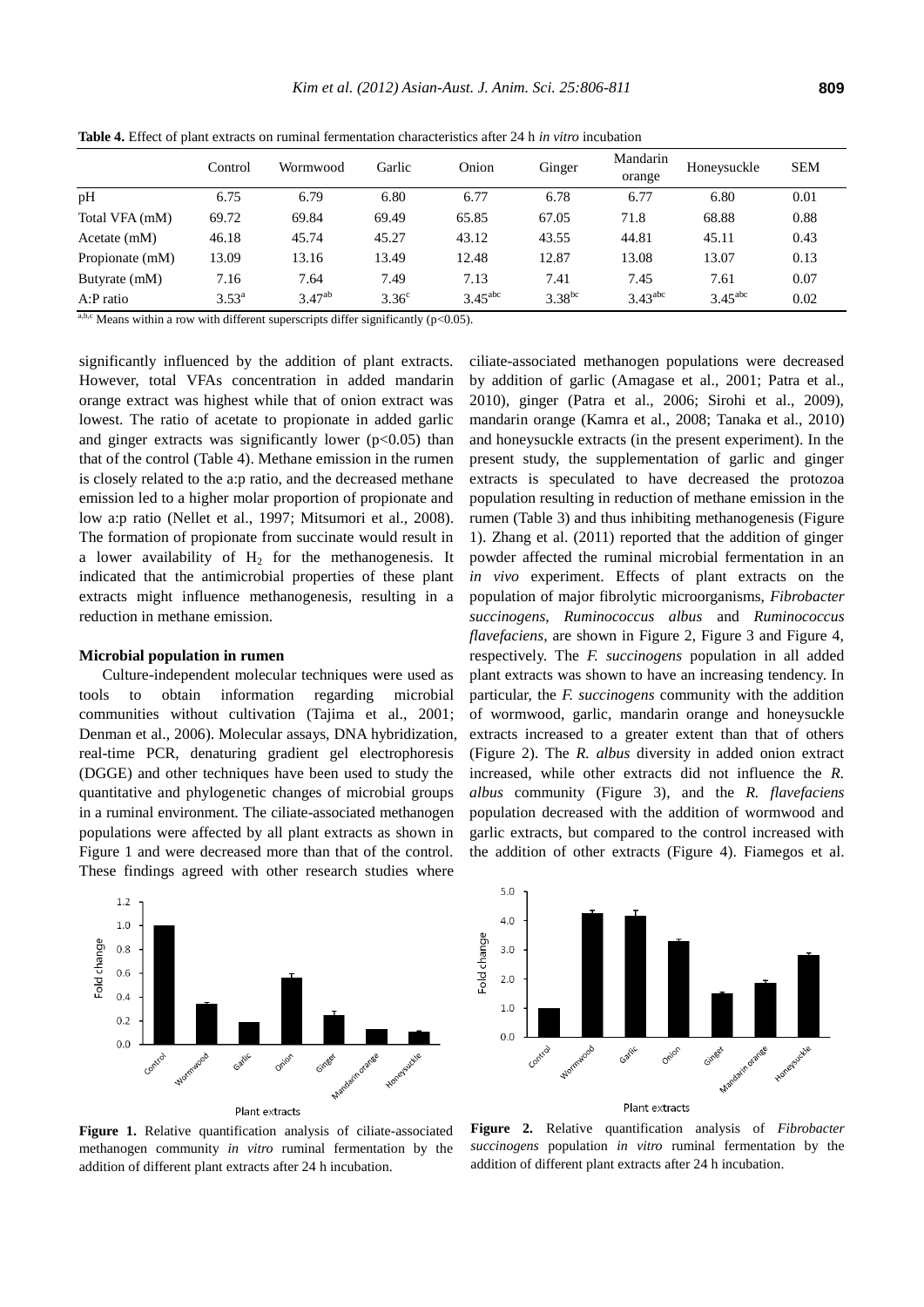

**Figure 3.** Relative quantification analysis of *Ruminococcus albus*  population *in vitro* ruminal fermentation by the addition of different plant extracts after 24 h incubation.

(2011) reported that wormwood (*Artemisia absinthium*) extracts had a strong antimicrobial activity, particularly against gram-positive pathogenic bacteria. Garlic (*Allium sativum*) and Onion (*Allium cepa*) has a wide spectrum of antibacterial activity against gram-negative and grampositive bacteria such as *Bacillus subtilis*, *Salmonella*, and *E. coli*, which has been linked to the presence of a number of small terpenoid and phenolic compounds (Reuter et al., 1996; Wanapat et al., 2008). Muetzel (2003) reported that the growth of *F. succinogenes* and *R. flavefaciens* was not affected by the addition of *Sesbania pachycarpa* leaves containing saponins to inhibit *R. albus in vitro*. *Lonicera japonica* (Honeysuckle), which contains a poisonous compound like saponins, toxic alkaloids and tannins, showed similar results against bacteria.

In conclusion, Plant extracts (*Artemisia princeps var. Orientalis*; Wormwood, *Allium sativum for. Pekinense*; Garlic, *Allium cepa*; Onion, *Zingiber officinale*; Ginger, *Citrus unshiu*; Mandarin orange, *Lonicera japonica*; Honeysuckle) were shown to have properties to decrease methanogenesis and may have the potential possibility for use as additives for ruminants without adversely affecting



**Figure 4.** Relative quantification analysis of *Ruminococcus flavefaciens* population *in vitro* ruminal fermentation by the addition of different plant extracts after 24 h incubation.

ruminal fermentation. The results indicated that the plant extracts used in the experiment could be promising feed additives to decrease methane emission from ruminants while improving ruminal fermentation.

## **ACKNOWLEDGEMENTS**

E. T. Kim was supported by a scholarship from the BK21 Program, the Ministry of Education, Science and Technology, Korea.

## **REFERENCES**

- Amagase, H., B. L. Petesch, H. Masuura, S. Kasuga and Y. Itakura. 2001. Intake of garlic its bioactive component. J. Nutr. 131: 9555-9625.
- Denman, S. E. and C. S. McSweeney. 2006. Development of a real-time PCR assay for monitoring anaerobic fungal and cellulolytic bacterial populations within the rumen. FEMS Microbiol. Ecol. 58:572-582.
- Denman, S. E., N. W. Tomkins and C. S. McSweeney. 2007. Quantitation and diversity analysis of ruminal methanogenic populations in response to the antimethanogenic compound bromochloromethane. FEMS Microbiol. Ecol. 62:313-322.
- Erwin, E. S., G. J. Marco and E. M. Emery. 1961. Volatile fatty acid analysis of blood and rumen fluid by gas chromatography. J. Dairy Sci. 44:1768-1771.
- Fiamegos, Y. C., P. L. Kastritis, V. Exarchou, H. Han, A. M. J. J. Bonvin, J. Vervoort, K. Lewis, M. R. Hamblin and G. P. Tegos. 2011. Antimicrobial and efflux pump inhibitory activity of caffeoylquinic acids from artemisia absinthium against grampositive pathogenic bacteria. doi:10.1371/journal.pone. 0018127.
- García-González, R., S. López, M. Fernández, R. Bodas and J. S. González. 2008. Screening the activity of plants and spices for decreasing ruminal methane production *in vitro*. Anim. Feed Sci. Technol. 147:36-52.
- IPCC (Intergovermental Panel on Climate Change). 2007. IPCC Fourth Assessment Report.
- Johnson, K. A. and D. E. Johnson. 1995. Methane emissions from cattle. J. Anim. Sci. 73:2483-2492.
- Kamra, D. N., A. K. Patra, P. N. Chatterjee, R. Kumar, N. Agarwal and L. C. Chaudhary. 2008. Effect of plant extracts on methanogenesis and microbial profile of the rumen of buffalo: a brief overview. Aust. J. Exp. Agric. 48:175-178.
- Kamra, D. N., N. Agarwal and L. C. Chaudhary. 2006. Inhibition of ruminal methanogenesis by tropical plants containing secondary compounds. Int. Congr. Ser. 1293:156-163.
- Koike, S. and Y. Kobayashi. 2001. Development and use of competitive PCR assays for the rumen cellulolytic bacteria: *Fibrobacter succinogenes*, *Ruminococcus albus* and *Ruminococcus favefaciens*. FEMS Microbiol. Lett. 204:361- 366.
- Luton, P. E., J. M. Wayne, R. J. Sharp and P. W. Riley. 2002. The mcrA gene as an alternative to 16S rRNA in the phylogenetic analysis of methanogen populations in landfill. Microbiology 148:3521-3530.